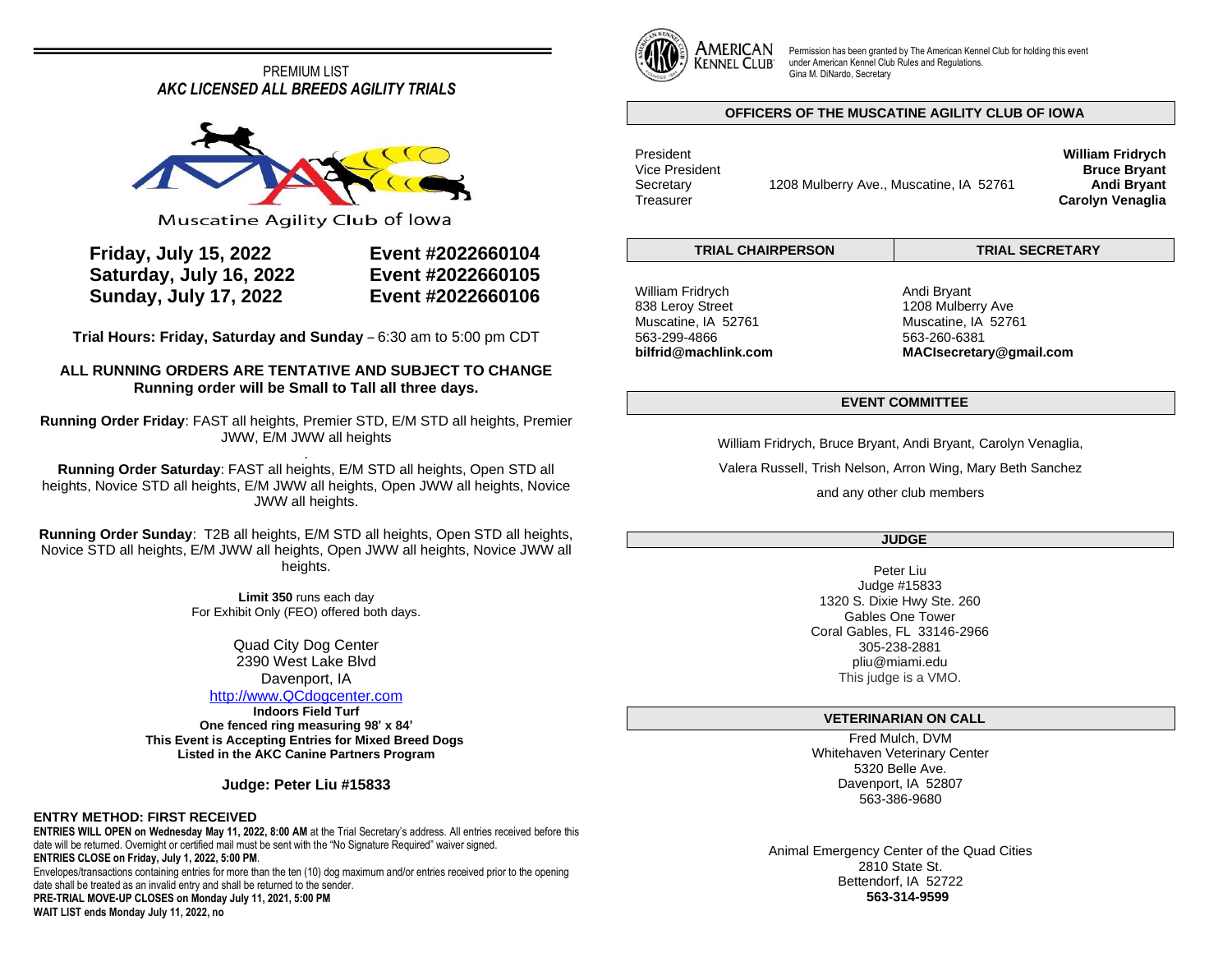## **CLASSES OFFERED & JUDGING TIMES**

| Friday                   |                  |                          | Saturday                         | Sunday                   |                     |  |
|--------------------------|------------------|--------------------------|----------------------------------|--------------------------|---------------------|--|
| Judging Begins at 8 a.m. |                  | Judging Begins at 8 a.m. |                                  | Judging Begins at 8 a.m. |                     |  |
| <b>FAST</b><br>All       |                  |                          | <b>FAST</b><br>T2B<br>All<br>All |                          |                     |  |
| <b>STD</b>               | <b>JWW</b>       | <b>STD</b>               | <b>JWW</b>                       | <b>STD</b>               | <b>JWW</b>          |  |
| Ex/MAS<br>Reg/P          | Ex/Mas<br>Reg/P  | Ex/Mas<br>Reg/P          | Ex/Mas<br>Reg/P                  | Ex/Mas<br>Reg/P          | Ex/Mas<br>Reg/P     |  |
| Premier<br>Reg/P         | Premier<br>Reg/P | Open<br>Reg/P            | Open<br>Reg/P                    | Open<br>Reg/P            | Open<br>Reg/P       |  |
|                          |                  | Novice A/B<br>Reg/P      | Novice A/B<br>Reg/P              | Novice A/B<br>Reg/P      | Novice A/B<br>Reg/P |  |

Please consult the AKC Regulations for Agility Trials for a complete description and eligibility for entry into these classes. The exhibitor is fully responsible for entering the dog in the correct class(es)/height divisions. Dogs running in a lower height division than they are eligible for will be eliminated.

### **HEIGHT DIVISIONS**

|                                                                         | <b>PREFERRED</b>                                                      | <b>HEIGHT AT WITHERS</b>                                                                                                                                                                                                    |
|-------------------------------------------------------------------------|-----------------------------------------------------------------------|-----------------------------------------------------------------------------------------------------------------------------------------------------------------------------------------------------------------------------|
| Handlers may opt<br>to run their dog in a<br>higher height<br>division. | Handlers must run<br>their dog in their<br>proper eligible<br>height. | Owners are responsible for entering their dog in the<br>proper height division.                                                                                                                                             |
| 8"                                                                      | 4"                                                                    | For dogs 11 inches and under at the withers                                                                                                                                                                                 |
| 12"                                                                     | 8"                                                                    | For dogs 14 inches and under at the withers                                                                                                                                                                                 |
| 16"                                                                     | 12"                                                                   | For dogs 18 inches and under at the withers                                                                                                                                                                                 |
| 20"                                                                     | 16"                                                                   | For dogs 22 inches and under at the withers                                                                                                                                                                                 |
| 24"                                                                     | 20"                                                                   | For dogs over 22 inches at the withers.<br>Regular dogs may not be entered in this height if their<br>measurement is 22 inches and under at the withers                                                                     |
| 24C"                                                                    | n/a                                                                   | Dogs may be entered at this height at their owner's<br>discretions if their measurement is 22 inches and<br>under at the withers.<br>Dogs who measure into the 24" regular jump height<br>division may not enter 24-choice. |

#### **MEASURING and HEIGHT CARD INFORMATION**

All agility dogs are required to have an Official Jump Height Card/Valid yellow form and exhibitors must be able to present it prior to running their dog(s) in any class or at any time during the trial upon request. Dogs without a valid Jump Height Card/Form may still compete; but they must be measured/wicketed by the **Judge of Record** PRIOR to running in their class and this measurement will be valid for that weekend of trials only. The exception to this requirement is a dog entered in the 24" or 24C" height division. However, if a **Volunteer Measuring Official (VMO**) or an **Agility Field Rep** is present, **ALL** dogs without a valid Jump Height Card/Form must be measured at some time during the trial or cluster of trials. This does not preclude having the dog wicketed by the Judge of Record if the VMO or Rep is not available to measure the dog *before* its first run of the trial or cluster of trials. It is the exhibitor's responsibility to have their dog measured prior to running and failure to do so will result in the cancellation of any qualifying scores.

#### **DOG ELIGIBLE TO ENTER**

All dogs fifteen (15) months of age or older that are registered with the American Kennel Club or that have AKC Limited Registration, Purebred Alternative Listing/Indefinite Listing Privileges (PAL/ILP) or an AKC Canine Partners listing number, or approved Foundation Stock Service (FSS) breeds are eligible to participate.

Dogs with a Purebred Alternative Listing/Indefinite Listing Privileges (PAL/ILP) or an AKC Canine Partners listing number must be spayed or neutered in order to compete. Wherever the word "dog" is used in these regulations it includes both sexes. Dogs of an AKC-registrable breed that have been granted a Purebred Alternative Listing/Indefinite Listing Privilege (PAL/ILP) may participate providing their PAL/ILP number has been listed on the entry form (refer to Chapter 2 of the *Rules Applying to Registration and Discipline* for the listing of registrable breeds that may participate). Dogs of a registrable breed with an acceptable foreign registration number are eligible to participate subject to Chapter 11, Section 1, of the *Rules Applying to Dog Shows.* Dogs eligible for entry in the Miscellaneous Class at dog shows and dogs of Foundation Stock Service recorded breeds that meet the eligibility requirements for competition are eligible to participate provided their AKC identification number appears on the entry form. Dogs that have been listed with AKC Canine Partners, that have been spayed or neutered, may participate providing their listing number has been listed on the entry form. Dogs disfigured as the result of accident or injury but otherwise qualified shall be eligible provided that the disfigurement does not interfere with functional movement. Dogs should be physically sound. Dogs that are blind shall not be eligible. Blind means without useful vision. No dog shall compete if it is taped or bandaged or in any way has anything attached to it for medical purposes. Spayed bitches and neutered males are eligible to participate. Bitches in season shall not be eligible to participate. Entry fees for bitches in season will be refunded per AKC Rules and Regulations. See refund section below.

No dog may participate more than once in any type of class (Standard Class, Jumpers With Weaves Class, FAST Class, etc.) offered by a club per day. If eligible, dogs may participate in additional nonregular classes. Puppies under four months of age are strictly prohibited from the trial grounds.

## **OBSTACLES AND RING CONDITIONS**

Obstacles will meet the specifications for obstacles in the current edition of the Regulations for Agility Trials. All classes will take place indoors on field turf surface. Ring size will be 80' x 100'.

#### **ENTRY FEES PER DAY**

| * Includes AKC recording fee of \$3.50 for first entry and \$3.00 for second entry each dog |  |
|---------------------------------------------------------------------------------------------|--|

If you would like to know the status of your entry prior to the issuance of the judging schedule upon closing, please enclose a self-addressed, stamped envelope or postcard along with your entry. E-mail confirmations will be sent to those listing a legible e-mail address on the entry form.

**Mail entry forms and fees to:** Andi Bryant, trial secretary, 1208 Mulberry Ave, Muscatine, IA 52761. Please make checks payable to MACI. No entries will be accepted by phone or fax. No hand delivery in first 24 hours. Express mail entries must include the signature waiver allowing them to be left at the secretary's address. Inquiries may be directed to Andi Bryant at macisecretary@gmail.com. No entry shall be made and no entry shall be accepted which specifies any conditions as to its acceptance. **Illegible entries** will not be processed and will be returned to the exhibitor. Returned checks do not constitute a valid entry and the Trial Secretary will add a \$10.00 collection fee to the amount of each returned check.

**Wait List:** after the 300 limit of runs is reached, a wait list of up to 50 runs will be created. Withdrawals of entrants may be replaced by a waitlisted entry up to July 11, 2022, noon.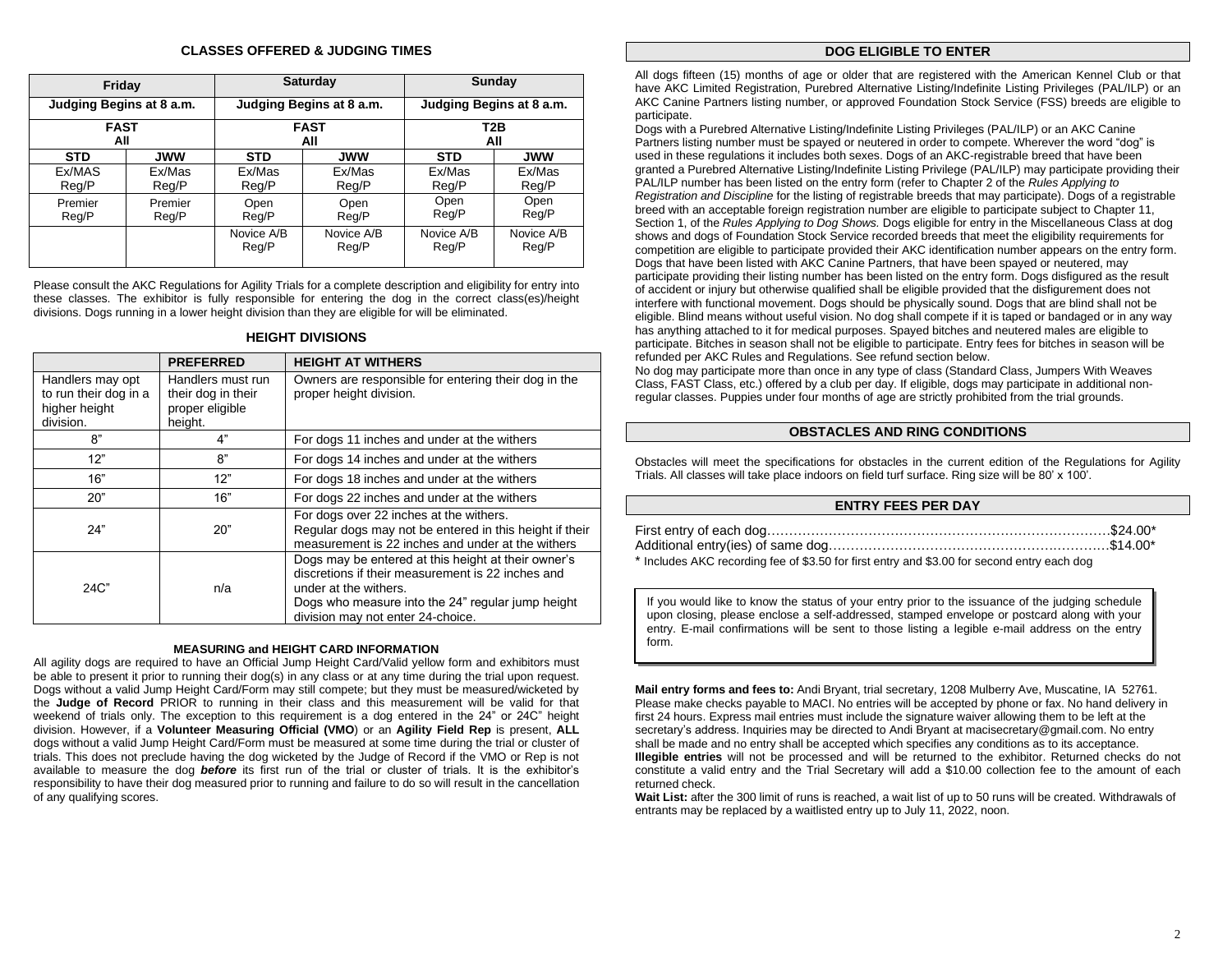#### **COURSE WALK-THROUGHS AND WARM-UP INFORMATION**

Handlers in all classes are permitted to walk the course, without a dog, during a walk-through period held prior to the start of the class. The walk-through is restricted to handlers entered in that class only. Handlers with multiple dogs, at events with multiple rings may request to walk with a height group other than the one their dog is entered in if a conflict is imminent.

A warm-up area, consisting of a regulation agility jump, may be provided for exhibitors. The warm-up area is to be used exclusively for warming up the dog and not for training or relieving of the dog.

### **RIBBONS, AWARDS, AND PRIZES**

Ribbons will be awarded in each jump height division in each class as follows:

A New Title rosette will be awarded to all dog and handler teams finishing a title. A MACH/PACH/AGCH rosette and decorated MACH/PACH/AGCH bar will be awarded to all dog and handler teams that attain their MACH, PACH or AGCH

All exhibitors should obtain a copy of the Regulations for Agility Trials by contacting the American Kennel Club, 8051 Arco Corporate Drive, Suite 100, Raleigh, NC 27617-3390, by phone (919) 233-9767, by email at [info@akc.org,](mailto:info@akc.org) or on their website a[t www.akc.org.](http://www.akc.org/)

#### **SAFETY, BEHAVIOR and LIABILITY**

**The safety of the dog** is our primary concern. By entering this trial, exhibitors acknowledge that they are familiar with the rules and regulations of this sport, and that their dogs are familiar with and able to perform all obstacles safely. **It is expressly understood** that exhibitors alone are responsible for the behavior of their dogs and/or children. Any exhibitor whose dogs and/or children create an unnecessary disturbance or repeatedly engage in unsafe or disruptive behavior may, at the discretion of the trial committee, be asked to leave the show site. In such case, no refund of any fees paid will be made. The Muscatine Agility Club of Iowa and its agents, employees, etc., will assume no responsibilities for any loss, damage or injury sustained by exhibitors or handlers, or to any of their dogs or property and further assumes no responsibility for injury to children. The Muscatine Agility Club of Iowa reserves the right to decline entries for cause and may remove any dog on account of aggression. No one shall have any recourse or claim against the Muscatine Agility Club of Iowa or any official thereof.

**All dogs must be on leash** at all times when on trial grounds except when in the designated warm-up area or competing on the course.

#### **REFUNDS**

**No entry fee** will be refunded if the trial cannot open or be completed by reason of riots, civil disturbances, fire, an act of God, public emergency, act of a public enemy, or any other cause beyond the control of the organizing committee. No entry fee will be refunded in the event a dog is absent, disqualified, excused, or barred from competition by the action of the Trial Committee. After the closing date, some refund of the entry fee will be given for: bitches that come into season, any dogs that are withdrawn due to a change of judge(s), and withdrawals due to an injury or illness of dog or handler which prevents competing.

**For refunds:** the trial secretary must receive written notification of the reason for withdrawal prior to the close of judging and must receive veterinarian or health care provider reports within 7 days of the close of judging. **Change in Judge** receives a full refund provided notification is given to the event secretary 30 minutes prior to the opening of judging.

**A full refund** after the closing date will be reimbursed to any entrant whose entry is replaced by a waitlisted entry. Note: the trial secretary will attempt to replace withdrawn dogs by waitlisted entrants up until the deadline of July12, 2021 at noon*. If a withdrawn dog is not replaced, the following refunds will be given.*

**Bitches in season** are not permitted to compete in Agility Trials. Full refunds of entry fee will be made for bitches that come in season after the closing date. A veterinarian is report required within 7 days of close of judging.

**Injury or Illness of the Dogs:** Refunds of entry fee less \$8 administrative fee per class entered per day for dogs will be made for dogs unable to compete due to injury or illness. A veterinarian report is required within 7 days of the close of judging.

**Injury or Illness of the Handler:** Refunds of entry fee less \$8 administrative fee per class entered per day for dogs will be made when the handler is unable to compete due to injury or illness. The handler must provide a report from a licensed health care provider within 7 days of the close of judging.

#### **RINGSIDE**

**Dogs may arrive** any time prior to judging, if they have a valid jump height card. Otherwise, they must be available for measuring prior to the start of their class. All dogs not needed for further judging will be excused.

**Judges are not required** to wait for dogs. The Owner of each dog is solely responsible for having it ready at ringside when it is to be judged. The Club has no responsibility for providing service through a public address system or stewards or runners for the purpose of calling or locating dogs that are not brought into the ring when required.

**Judges are not required** to wait for dogs. The Owner of each dog is solely responsible for having it ready at ringside when it is to be judged. The Club has no responsibility for providing service through a public address system or stewards or runners for the purpose of calling or locating dogs that are not brought into the ring when required.

### **AVMA Health Statement**

Exhibitors should follow their veterinarians' recommendation to assure their dogs are free of internal and external parasites, any communicable diseases, and have appropriate vaccinations.

#### **ADDITIONAL SITE INFORMATION**

**There will be limited social distanced crating inside the QCDC. We encourage participants to crate from their vehicles. Please inform the secretary at the time of your entry if you will be crating from your vehicle.**

**Box lunches from HyVee will be available each day for \$7. Workers will be provided with lunch free of charge.** There are various restaurants and fast food vendors within a short driving distance.

**No electrical hook-ups** for motor homes or campers are available.

**Exhibitors are responsible** for cleaning up after their dog(s). Any exhibitor failing to do so may be excused without benefit of refund if the Trial Committee deems the exhibitor to be in violation of this requirement. Cleaning supplies and disposal sites will be available at various locations around the show grounds.

#### **HOTEL & CAMPGROUND INFORMATION**

*These hotels have graciously agreed to accept our well-mannered dogs. A pet deposit may be required. Please check with hotels for policies and restrictions. Note: policies may change.*

#### **Hotels/Motels:**

La Quinta Inn - 5450 27th Street Moline, IL 61265 - 309-762-9008

La Quinta Inn - 3330 East Kimberly Road, Davenport, IA 52807 - 563-359-3921

Country Inn and Suites Davenport- 140 East 55th Street, Davenport, IA 52807 1-888-201-1746

Days Inn Davenport- 3202 East Kimberly Rd, Davenport, IA 52807 - 563-359-7165 Super 8 Davenport – 410 East 65th Street, Davenport, IA 52807 - 563-388-9810 Staybridge Suites – 4729 Progress Drive, Davenport, IA 52807 – 563-359-7829 Hampton Inn – 3303 Northport Dr., Muscatine, IA 52761 – 563-264-3003 Best Western – 305 Cleveland St., Muscatine, IA 52761 – 563-316-7000 AmericInn – 3116 N. Hwy 61, Muscatine, IA 52761 – 563-232-5042 Comfort Inn – 115 Cleveland St., Muscatine IA 52761 – 563-263-1500

#### **Campgrounds:**

West Lake Park- 14910 110th Avenue, Davenport, IA 52804 - 563-328-3281 Interstate RV Park & Campground – 8448 N. Fairmont Street, Davenport, IA 52806 563-386-7292

Lakeside RV Park- 11325 140th Street, Davenport, IA 52804 - 563-381 3413 Camelot Recreations, Inc. (KOA) – 2311 78th Ave W, Rock Island, IL 61201 - 309-787-2876

## **EMERGENCY SERVICES**

Fire/Ambulance/Police Scott County 911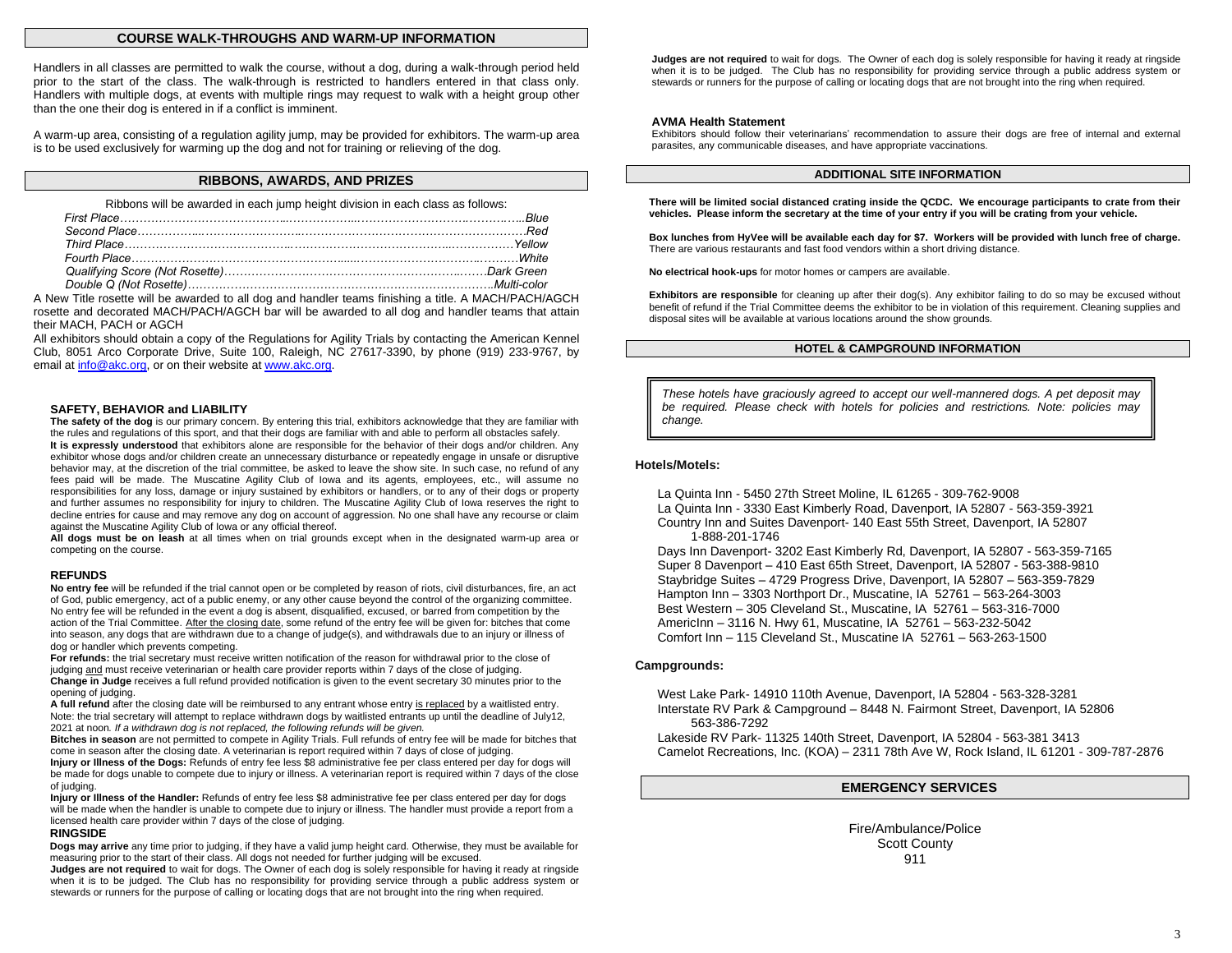### **Quad City Dog Center is conveniently located off I-280 in Davenport, Iowa. in the West Lake Industrial Park.**

#### **From West**

Take I-80 east to I-280, follow to Exit 4, West Locust Street. Turn right on West Locust; proceed one block to West Lake Boulevard. Turn right. Quad City Dog Center is at 2390 West Lake Boulevard, across from Honda plant.

## **From East**

Take I-80 to I-74 to I-280 West. Follow I-280, crossing the Mississippi River. Exit at Iowa Exit 4, West Locust Street. Turn left on West Locust and proceed one block to West Lake Boulevard. Turn right. Quad City Dog Center is at 2390 West Lake Boulevard, across from Honda plant.

## **From South**

Take I-74 West to I-280 West. Follow I-280 west, crossing the Mississippi River. Exit at Iowa Exit 4, West Locust Street. Turn left on West Locust and proceed one block to West Lake Boulevard. Turn right. Quad City Dog Center is at 2390 West Lake Boulevard, across from Honda plant.

## **From North or Northeast**

Take US 61 or I-88 to I-80 West. Follow I-80 West to I-280 East. Exit at Iowa Exit 4, West Locust Street. Turn right on West Locust and proceed one block to West Lake Boulevard. Turn right. Quad City Dog Center is at 2390 West Lake Boulevard, across from Honda plant.

# Quad City Dog Center 2390 West Lake Blvd Davenport, IA 52804 [http://www.QCdogcenter.com/](http://www.qcdogcenter.com/)



## **AGILITY TRIAL MOVE-UP FORM** (Do not send this form to AKC. Send/give it to the Trial Secretary) USE THIS FORM TO MOVE UP TO A HIGHER AGILITY CLASS ONLY

*Move-up requests must be received in writing by the trial secretary no later than 5:00 p.m. Central Daylight Time Monday, July 11, 2022, for entries on your first day of trialing beginning Friday, July 15, 2022 and no later than the close of the preceding day's trial for move-ups for entries on Saturday and Sunday.*

*Dogs shall be moved up to a higher class at the request of the owner, as a result of the dog qualifying for an agility title. All move-up entries are subject to availability of the class and payment of any difference in entry fee. It is the option of the club to allow move-ups. Dogs so moved-up will be entered at the end of the running order. Refer to Chapter 1, Section 20 of the Regulations for Agility Trials for additional move-up requirements.* 

| Name of Club | <b>Muscatine Agility Club of Iowa</b> | Date: |
|--------------|---------------------------------------|-------|
|--------------|---------------------------------------|-------|

**Dog's AKC Registered Name\_\_\_\_\_\_\_\_\_\_\_\_\_\_\_\_\_\_\_\_\_\_\_\_\_\_\_\_\_\_\_\_**

**Dog's Call Name \_\_\_\_\_\_\_\_\_\_\_\_\_\_\_\_\_\_\_\_\_\_\_\_\_\_\_\_\_\_\_\_\_\_\_\_\_\_\_\_\_\_**

**Breed:** \_\_\_\_\_\_\_\_\_\_\_\_\_\_\_\_\_\_\_\_\_\_\_\_\_\_\_\_\_\_\_\_\_\_\_\_\_\_\_\_\_\_\_\_\_\_\_\_\_\_

| <b>STD</b><br><b>Entered</b> | <b>STD</b><br>Move-up to | <b>JWW</b><br><b>Entered</b> | <b>JWW</b><br>Move-up to |
|------------------------------|--------------------------|------------------------------|--------------------------|
| Nov A****                    | Nov B                    | Nov A****                    | Nov B                    |
| Nov A                        | Open                     | Nov A                        | Open                     |
| Nov B                        | Open                     | Nov B                        | Open                     |
| Pref Nov                     | Pref Open                | Pref Nov                     | Pref Open                |
| Open                         | Excellent                | Open                         | Excellent                |
| Pref Open                    | <b>Pref Excellent</b>    | Pref Open                    | <b>Pref Excellent</b>    |
| Excellent                    | Master                   | Excellent                    | Master                   |
| <b>Pref Excellent</b>        | <b>Pref Master</b>       | <b>Pref Excellent</b>        | <b>Pref Master</b>       |

| (If applicable)                                                                                                                                                                                                                     |             |
|-------------------------------------------------------------------------------------------------------------------------------------------------------------------------------------------------------------------------------------|-------------|
| Signature of owner or agent<br>Duly authorized to make this entry: Duly authorized: the control of the control of the control of the control o                                                                                      |             |
| <b>Signature of Trial Secretary</b>                                                                                                                                                                                                 |             |
| <b>If Approved:</b> The Contract of the Contract of the Contract of the Contract of the Contract of the Contract of the Contract of the Contract of the Contract of the Contract of the Contract of the Contract of the Contract of | <b>Date</b> |
| Time Received:                                                                                                                                                                                                                      |             |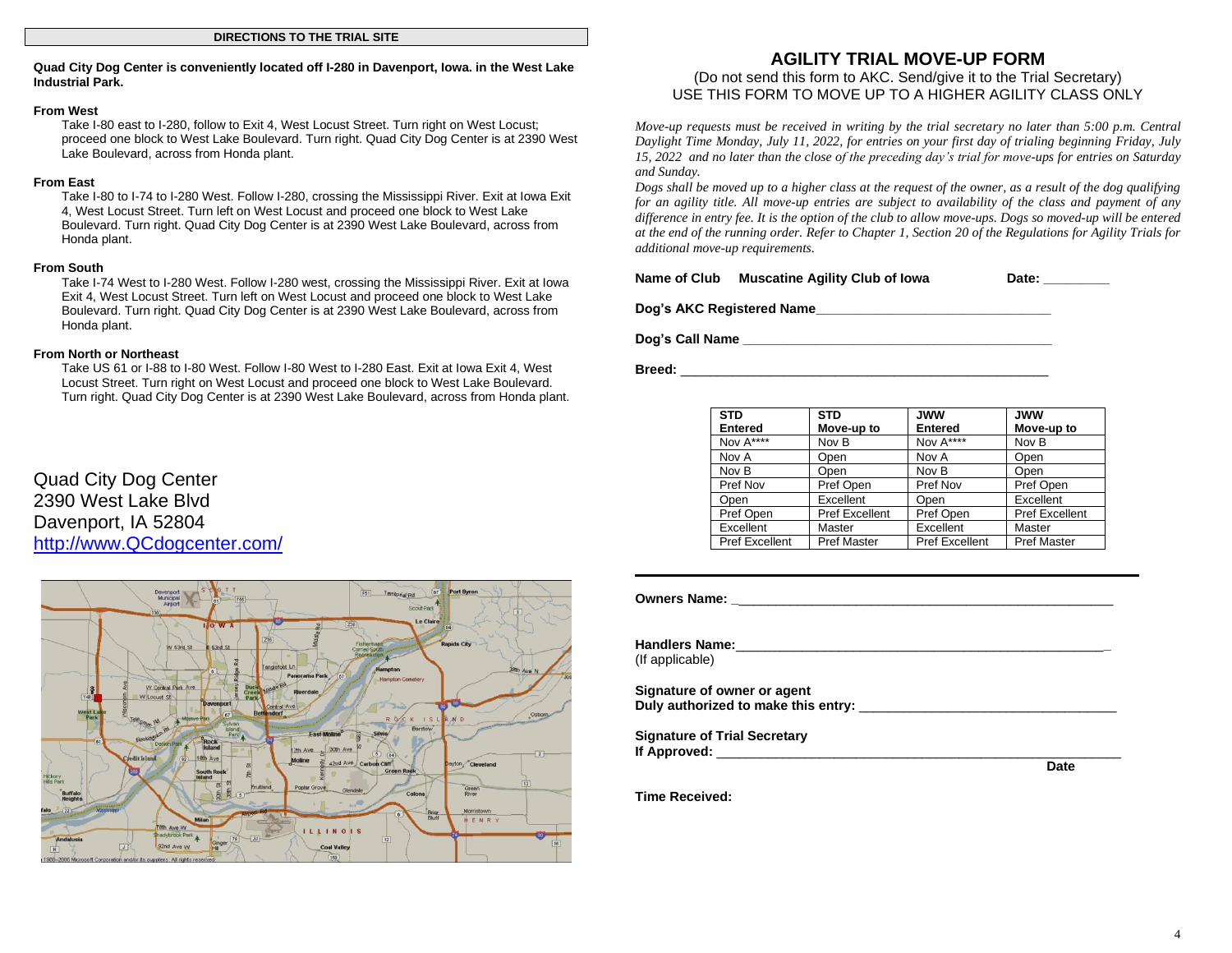## *Class Changes Effective January 1, 2020*

#### **Entering a Mixture of Regular and Preferred Classes Within the Same Trial Weekend – Multiple Jump Heights Within the Same Trial Day**

Effective January 1, 2020, exhibitors may enter a mixture of both Re gular and Preferred classes on the same trial day and/or during a trial weekend. Any mixture of Regular and Preferred classes is allowed. Please note that if a dog qualifies in Regular Master Standard and Preferred Master JWW (or vice versa) on the same trial day, then NO Double Q shall be earned toward either the MACH or PACH title. The Double Q still requires that Standar d Agility and Jumpers With Weaves be either both Regular OR both Preferred on the same trial day.

Additionally, within the same Reg ular or Preferred classes, a dog may now be entered in multiple jump heights within the same trial day. For example, the same dog may now be entered in 20-inch Master STD/JWW while also entered in 24C-inch Premier STD/JWW on the same trial day.

**A separat e entry form must be submitted when the same dog is being entered in a mixture of Regular and Preferred and/or different j ump heights within the same trial weekend thereby clearly indicating which class(es) and/or jump heights belong together for each tria l day of the weekend.**

#### **Entering For Exhibition Only (FEO) FEO IS BEING OFFERED AT THIS TRIAL**

As of January 1, 2020, For Exhibition Only may be offered at the option of the host club. FEO will be offered on a one -year pilot basi s in order to give AKC time to evaluate its impact. FEO will allow exhibitors to work with their dogs in a trial environment. FEO is only allowed in the Time 2 Beat and FAST classes. FEO will be of value to new exhibitors or exhibitors that are having difficulty with a specific obstacle and/or ring environment. Competitors must enter in T2B and/or FAST. Participation in FEO i s nonqualifying.

- FEO runs are treated as trial entries. The exhibitor must enter the class(es) (T2B and/or FAST) prior to the closing date, pay class entry fee(s) and the Trial Secretary must record the entry in the Trial Catalog as part of the results fo r that class. FEO does not need to be noted on the entry form; the handler will declare the day of the show.
- Dogs may be entered in any jump height for FEO runs. If entered in an ineligible jump height, the team is committed to FEO for that run and must declare FEO on the start line. Day of show jump height changes are not allowed.
- Dogs may be entered in any level of FAST (Novice, Ope n, Excellent, Master). If the dog is not eligible for the level entered, the team is committed to FEO for that run and mus t declare FEO on the start line. Day of show level changes are not allowed.
- The exhibitor must declare FEO in the ring prior to leading out. FEO may be declared earlier (ex. when checking in at the gate board).
- Toys are allowed in the ring
	- o Toys must be non -audible
	- o Toys may not leave the handler's hand
	- o Toys that roll freely cannot be used
- Food/treats are not allowed in the ring
- FEO should be utilized for the benefit of the dog and not as a punitive correction. Harsh verbal and /or physical corrections shall not be tolerated. Any determination of harshness by the judge shall be immediately whistled and the handler will be dismissed from the ring.

•

• A judge must monitor the entire run. Judges can stop a run at any time.

#### **Fix and Go On (FNG)**

As of Janu ary 1, 2020, Fix and Go On will be offered on a one -year pilot basis in order to give AKC time to evaluate its impact. FNG allows exhibitors to immediately reattempt an obstacle at any time while on course when the dog's performance of an obstacle is not to their expectation. This allows the dog to successfully complete the obstacle then finish the course or leave the ring on a positive note. Using FNG will result in a non-qualifying score. Fix and Go On is not pre-entered; rather, it occurs during the course of the run.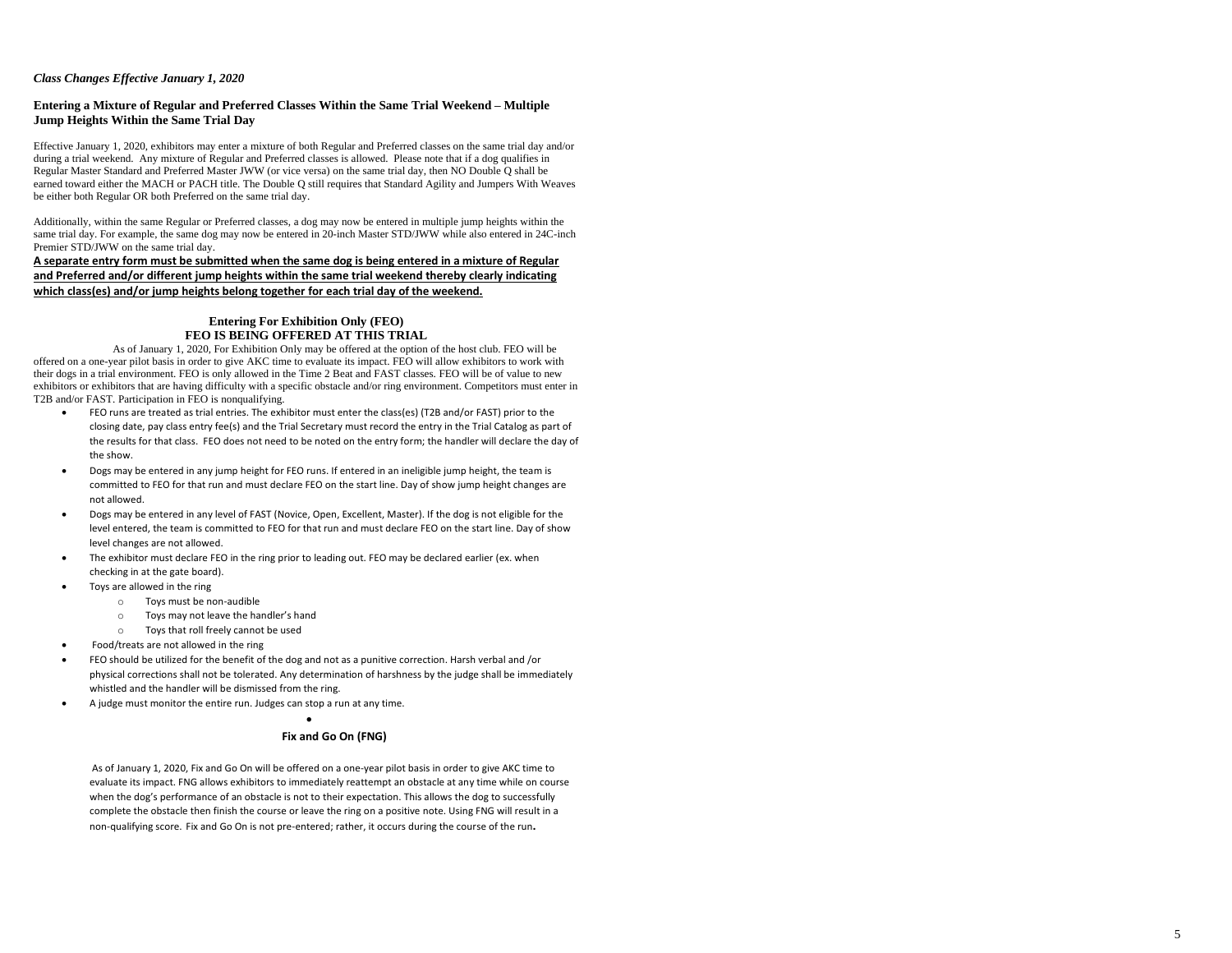

# **OFFICIAL AMERICAN KENNEL CLUB AGILITY ENTRY Muscatine Agility Club of Iowa (MACI)**

Opens: May 11, 2022 8am CDT **●** Closes: July 1, 2022 5pm CDT

| Day 1 Friday 7/15/22 | $\Box$ STD<br>Ex/M only  | $\Box$ JWW<br>Ex/M only  | $\Box$ Prem<br><b>STD</b> | $\Box$ Prem<br><b>JWW</b> | $\Box$ <i>FAST</i> |
|----------------------|--------------------------|--------------------------|---------------------------|---------------------------|--------------------|
| Day 2: Sat 7/16/22   | $\Box$ STD<br>All Levels | JWW<br>All Levels        |                           | $\Box$ FAST               |                    |
| Day 3: Sun 7/17/22   | $\Box$ STD<br>All Levels | $\Box$ JWW<br>All Levels |                           | $\Box$ T2B                |                    |

**Daily Entry Fee:** 1st run \$24; additional runs of the same dog each day \$14. Entry fee includes AKC recording fee of \$3.50/\$3.00 for 1<sup>st</sup>/additional per entry per day. Make checks payable to: MACI. Mail to: Andi Bryant, Trial Secretary, 1208 Mulberry Ave., Muscatine, IA 52761

**IMPORTANT: Carefully read instructions before filling out! ENTRY FEE ENCLOSED**

# Choose Either Regular OR Preferred Classes

*Circle one jump height Circle class selections | Only one selection per class (both Master & Premier allowed)*

| <b>REGULAR Classes</b> |    |     |  |  |                                |                                                                            |          |    | <b>PREFERRED Classes</b> |     |                              |     |
|------------------------|----|-----|--|--|--------------------------------|----------------------------------------------------------------------------|----------|----|--------------------------|-----|------------------------------|-----|
|                        | 8" | 12" |  |  | 16" 20" 24" 24C"               |                                                                            |          | Δ" | 8"                       | 12" | 16"                          | 20" |
|                        |    |     |  |  |                                | STD NovA NovB Open Exc Master Premier STD NovP OpenP ExcP MasterP PremierP |          |    |                          |     |                              |     |
|                        |    |     |  |  |                                | JWW NovA NovB Open Exc Master Premier JWW NovP OpenP ExcP MasterP PremierP |          |    |                          |     |                              |     |
|                        |    |     |  |  | FAST NovA NovB Open Exc Master |                                                                            |          |    |                          |     | FAST NovP OpenP ExcP MasterP |     |
| <b>T2B</b> T2B         |    |     |  |  |                                |                                                                            | T2B T2BP |    |                          |     |                              |     |
|                        |    |     |  |  |                                |                                                                            |          |    |                          |     |                              |     |

# **Non-Regular Classes** International Sweepstakes □STD □JWW

|                                                    | <b>SEX</b>     | <b>HEIGHT AT WITHERS</b> |
|----------------------------------------------------|----------------|--------------------------|
| This Dog Needs To Be Measured $\Box$ Yes $\Box$ No |                |                          |
| <b>BREED</b>                                       | <b>VARIETY</b> | <b>CALL NAME</b>         |
|                                                    |                |                          |
| AKC® NAME (INCLUDE AKC TITLES ONLY)                |                |                          |
|                                                    |                |                          |

| AKC® NO □                              | Enter Complete Registration # below | DATE OF BIRTH                     |  |  |
|----------------------------------------|-------------------------------------|-----------------------------------|--|--|
| PAL NO. $\square$<br>ILP NO. $\square$ |                                     | PLACE OF BIRTH (LIST COUNTRY)     |  |  |
| FOREIGN REG. NO & COUNTRY □            |                                     |                                   |  |  |
| <b>BREEDER</b>                         |                                     |                                   |  |  |
| <b>SIRE</b>                            |                                     |                                   |  |  |
| DAM                                    |                                     |                                   |  |  |
| <b>ACTUAL OWNERS</b>                   |                                     |                                   |  |  |
| <b>OWNERS ADDRESS</b>                  |                                     | <b>I</b> NEW ADDRESS              |  |  |
| CITY, STATE ZIP + 4                    |                                     |                                   |  |  |
| <b>HANDLER</b>                         |                                     | ENTER JR. HANDLER # if applicable |  |  |

# **Exhibitor or owner MUST sign on the signature line beneath the instructions.**

AKC Rules, Regulations, Policies and Guidelines are available on the American Kennel Club Web site, www.akc.org.

# **AGREEMENT**

I (we) agree that the club holding this event has the right to refuse entry for cause which the club shall deem sufficient. In consideration of the acceptance of this entry and of the holding of this event and of the opportunity to have the dog judged and to win prizes, ribbons, or trophies, I (we) agree to hold the AKC, the event-giving club, their members, directors, governors, officers, agents, superintendents or event secretary and the owner and/or lessor of the premises and any provider of services that are necessary to hold this event and any employees or volunteers of the aforementioned parties, and any AKC approved judge, judging at this event, harmless from any claim for loss or injury which may be alleged to have been caused directly or indirectly to any person or thing by the act of this dog while in or about the event premises or grounds or near any entrance thereto, and I (we) personally assume all responsibility and liability for any such claim; and I (we) further agree to hold the aforementioned parties harmless from any claim for loss, injury or damage to this dog.

Additionally, I (we) hereby assume the sole responsibility for and agree to indemnify, defend, and save the aforementioned parties harmless from any and all loss and expense (including legal fees) by reason of the liability imposed by law upon any of the aforementioned parties for damage because of bodily injuries, including death at any time resulting therefrom, sustained by any person or persons, including myself (ourselves), or on account of damage to property, arising out of or in consequence of my (our) participation in this event, however such, injuries, death or property damage may be caused, and whether or not the same may have been caused or may be alleged to have been caused by negligence of the aforementioned parties or any of their employees or agents, or any other persons.

**I (WE) AGREE THAT ANY CAUSE OF ACTION, CONTROVERSY OR CLAIM ARISING OUT OF OR RELATED TO THE ENTRY, EXHIBITION OR ATTENDANCE AT THE EVENT BETWEEN THE AKC AND THE EVENT-GIVING CLUB (UNLESS OTHERWISE STATED IN ITS PREMIUM LIST) AND MYSELF (OURSELVES) OR AS TO THE CONSTRUCTION, INTREPRETATION AND EFFECT OF THIS AGREEMENT SHALL BE SETTLED BY ARBITRATION PURSUANT TO THE APPLICABLE RULES OF THE AMERICAN ARBITRATION ASSOCIATION. HOWEVER, PRIOR TO ARBITRATION ALL APPLICABLE AKC BYLAWS, RULES, REGULATIONS AND PROCEDURES MUST FIRST BE FOLLOWED AS SET FORTH IN THE AKC CHARTER AND BYLAWS, RULES, REGULATIONS, PUBLISHED POLICIES AND GUIDELINES.** 

## **INSTRUCTIONS**

Handlers may opt to enter in a higher **height division** for all **Regular** titling classes, but not in a division lower than their proper height division. Dogs entered in the **Preferred** classes **must** compete at the required jump height and **may not** compete in a jump height division **higher or lower** than their proper height division.

All dogs that have not been officially measured for an **Agility Jump Height Card** may still compete; however, they must be measured by *a* Judge of record, an Agility Field Representative, or a Volunteer Measuring Official, prior to running. If measured by the Judge of record, that measurement will be valid for this trial *or back-to-back trials* only. If a measurement is necessary, it is the exhibitor's responsibility to have their dog(s) measured prior to running.

Dogs listed in the **AKC Canine PartnersSM** program may be eligible to enter all-breed AKC agility trials at the club's option. These dogs should be listed as All American Dog and must include their AKC number on the entry form and check the AKC No. box.

**Junior Handlers** should enter their Junior Handler number on the front of this form. Should you not have your Junior Handler number, it may be obtained from the American Kennel Club (919) 233-9767. If the Junior Handler is not the owner of the dog identified on the face of this form, what is the relationship of the Junior Handler to the Owner?

\_\_\_\_\_\_\_\_\_\_\_\_\_\_\_\_\_\_\_\_\_\_\_\_\_\_\_\_\_\_\_\_\_\_\_\_\_\_\_\_\_\_\_\_\_\_\_\_\_\_\_\_\_\_\_\_\_\_\_\_\_\_\_\_\_\_\_\_\_\_\_\_\_\_\_\_\_\_\_\_\_\_\_\_\_\_\_\_\_\_\_\_\_\_\_\_\_\_\_

I CERTIFY that I am the actual owner of the dog, or that I am the duly authorized agent of the actual owner whose name I have entered above. In consideration of the acceptance of this entry, I (we) agree to abide by the rules and regulations of the American Kennel Club in effect at the time of this event, and by any additional rules and regulations appearing in the premium list for this event, and further agree to be bound by the "Agreement" printed on the reverse side of this entry form. I (we) certify and represent that the dog entered is not a hazard to persons or other dogs. This entry is submitted for acceptance on the forgoing representation and agreement. I (we) agree to conduct myself (ourselves) in accordance with all such Rules and Regulations (including all provisions applying to discipline) and to abide by any decisions made in accord with them.

**SIGNATURE** of owner or his agent duly authorized to make this entry.

# *SIGN HERE* X **\_\_\_\_\_\_\_\_\_\_\_\_\_\_\_\_\_\_\_\_\_\_\_\_\_\_\_\_\_\_\_\_\_\_\_\_\_\_\_\_\_\_\_\_\_\_\_\_**

Telephone Number: \_\_\_\_\_\_\_\_\_\_\_\_\_\_\_\_\_\_\_\_\_\_\_\_\_\_\_\_\_\_\_\_\_\_\_\_\_\_\_\_\_\_\_\_\_\_\_\_\_\_\_\_\_\_\_\_\_\_

Email Address: \_\_\_\_\_\_\_\_\_\_\_\_\_\_\_\_\_\_\_\_\_\_\_\_\_\_\_\_\_\_\_\_\_\_\_\_\_\_\_\_\_\_\_\_\_\_\_\_\_\_□*New Email*

In Case of Emergency - Name: Phone #: \_\_\_\_\_\_\_\_\_\_\_\_\_\_\_\_